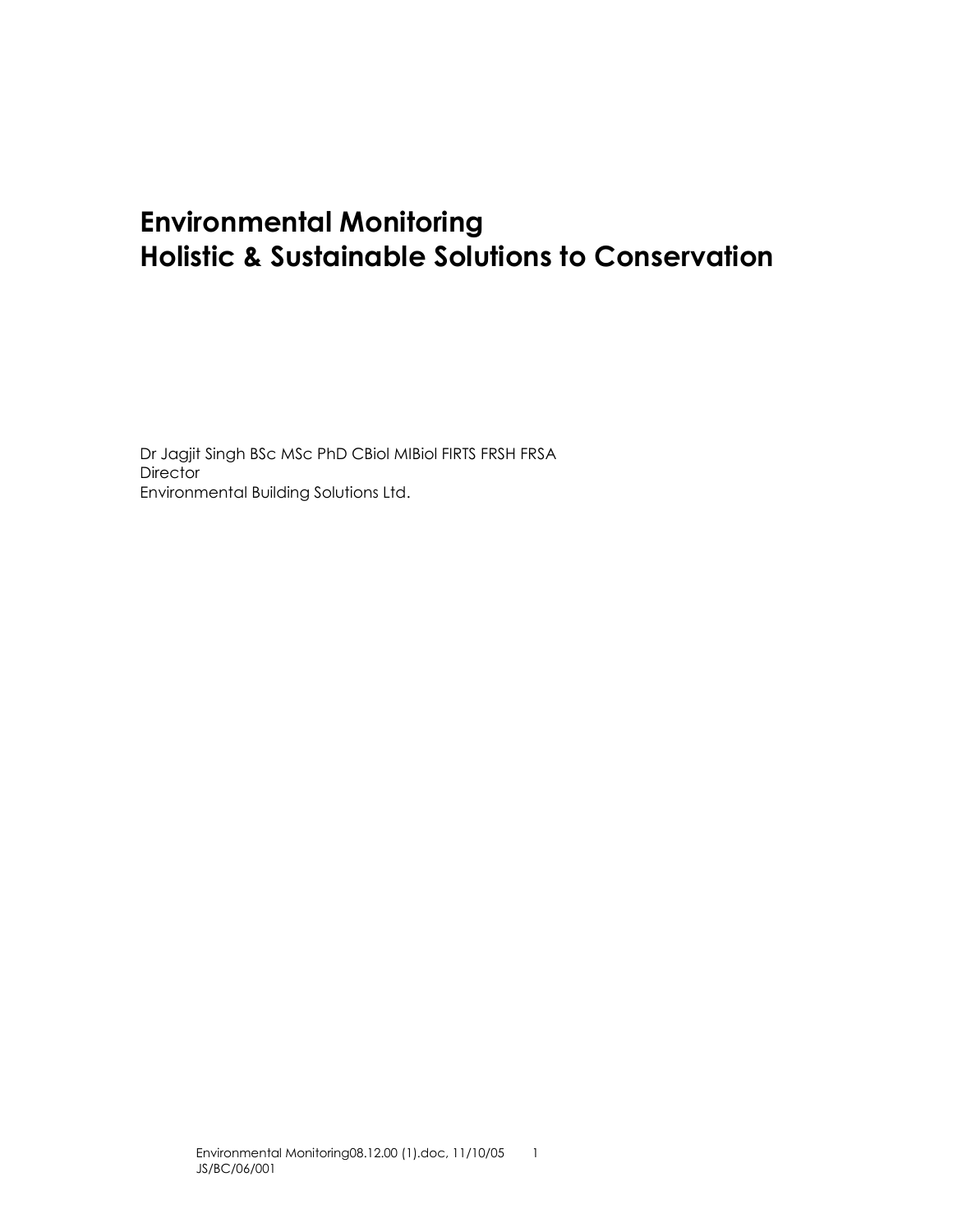# Environmental Monitoring Holistic & Sustainable Solutions to Conservation

### **Introduction**

Deterioration of historical building materials such as in Churches, Abbeys, Castles, Monuments and buildings of historic and architectural interest are attributed to changes in the built environment. The main environmental parameters affecting the decay of materials are water, humidity, temperature and lack of ventilation.

The majority of environmental problems are associated with building defects leading to water ingress, condensation and dampness in the building fabric. Severe salt efflorescence, staining, blistering of finishes and timber decay in buildings are mainly the result of water penetration.

The causes of deterioration are influenced by the internal building environment, which has a varied microclimate depending upon the building structure and the envelope of the internal building fabric.

#### Environmental Monitoring

To determine the causes of the above, environmental monitoring and investigation is best carried out. This is done by employing a range of hand held instrumentation, physical sampling and sensor technology to monitor various parameters within the fabric of the building.

#### Environmental Monitoring, Methodology and Overview of Approach

The first step to investigation of a problem building is to carry out a thorough inspection of the building for defects. The second step is:

- to Establish moisture contents in affected materials, such as timber, plaster, masonry, insulation materials and textiles.
- to Establish the humidity, temperature and dew point in the environment. Both internally and externally.
- to Investigate in greater detail as necessary the moisture profiles in large dimension timbers and across masonry masses.

This information can be determined by:

- Moisture contents of timber can be taken directly by the use of resistance based moisture meters. Probes can also be used to measure moisture contents at depth in large section timbers and those built into masonry.
- Surface moisture readings in plaster and masonry can be taken using moisture meters. These will indicate if a wall is dry but can give false readings of dampness, see below.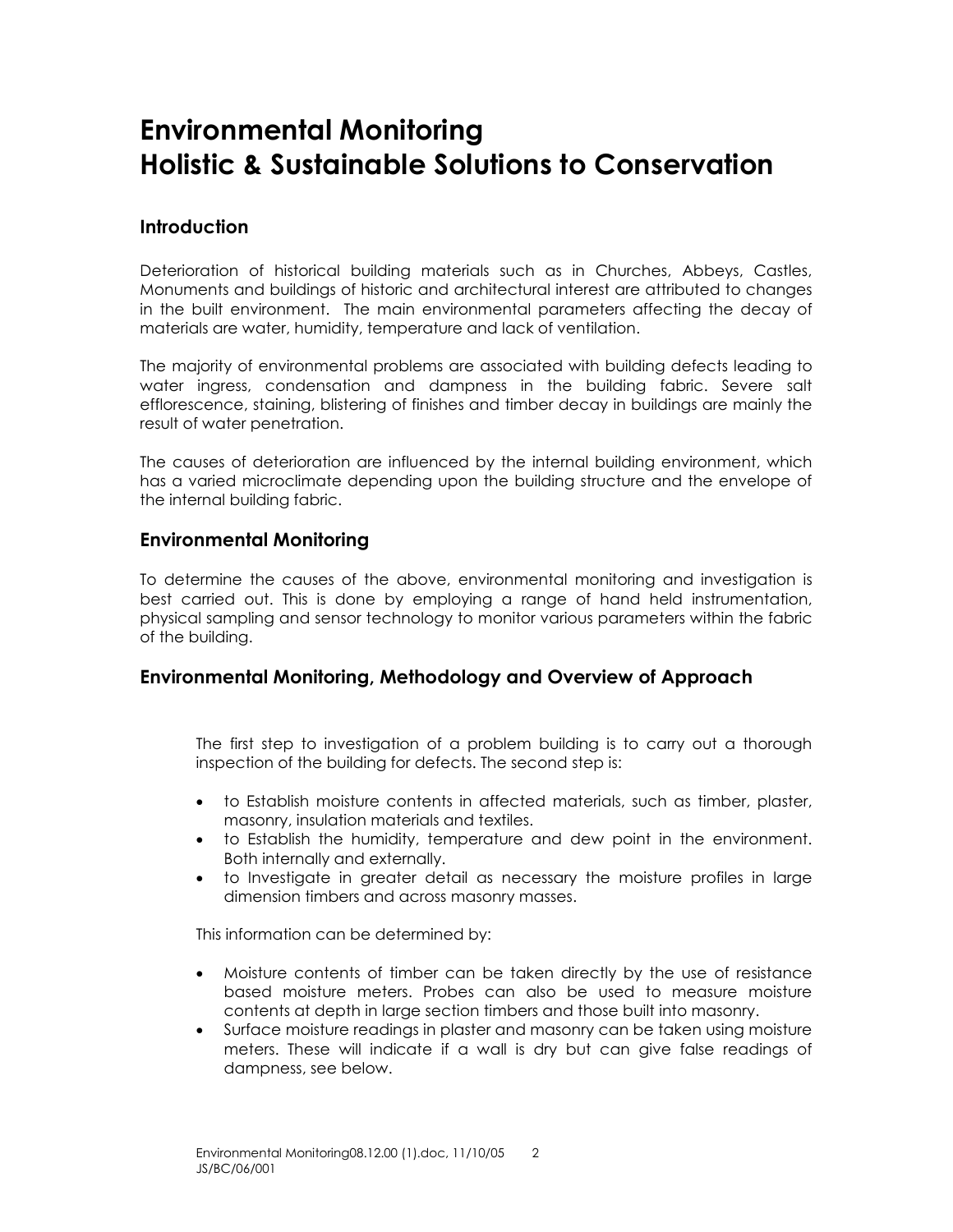- Were possible mortar samples should be taken of the areas affected to determine accurately the moisture and salt content of the masonry. This does however have the disadvantage of not being non-destructive.
- Data loggers can be used to measure the environmental parameters, temperature, Humidity and dew point both internally and externally.
- Specialist probes can be used to measure moisture across masonry walls.

The results of all or some of the above tests will establish the cause and enable a solution to the problem to be put forward.

#### Mortar sample analysis

Mortar sample analysis is one of the most important tools in establishing accurately the moisture levels in masonry and plasters. Samples can also give levels of salts present in the wall s, which can establish whether a problem is current or historic in nature. The type of salt can also be determined which can be useful when trying to establish whether there is a genuine problem with rising dampness. This method does have the disadvantage of causing some damage, which would not be suitable in some situations.

#### Timber Moisture Contents

Timber moisture contents above 20 percent indicate unacceptably high moisture levels in the building. If this is a general moisture level then this is likely to be associated with high humidity in the building. Localized high readings are more likely to be associated with a building defect. For instance, high readings in a built-in end of a timber would indicate that the wall was damp. This represents a risk of future timber decay. The options are to isolate the timber from the wall, provide an air gap around the timber to allow the timber to breathe or to monitor the timber as the wall dries out after repair or removal of the damp source. Which option is chosen will be determined by each situation.

#### Masonry moisture Monitoring profiles across walls.

Measurement of the moisture across the thickness of a wall is a specialised task as there are no instruments available off the shelf for carrying this out. Tailor made probes are used based on hygroscopic materials which are placed in the wall at varying depths in their own sealed atmosphere. These are left in the masonry for a period of time and readings taken. This will give an indication of moisture levels across the thickness of the wall and combined with temperature and humidity readings both internally and externally will give an indication of the moisture source, see below. They have the limitation however of being inaccurate at higher moisture levels.

#### Environmental Data Loggers

Data loggers measuring temperature and humidity are useful to determine whether there is for instance an abnormally high humidity or risk of condensation in a building. If readings are taken on both the interiors and exteriors of the building dew points within materials such as masonry masses can be calculated.